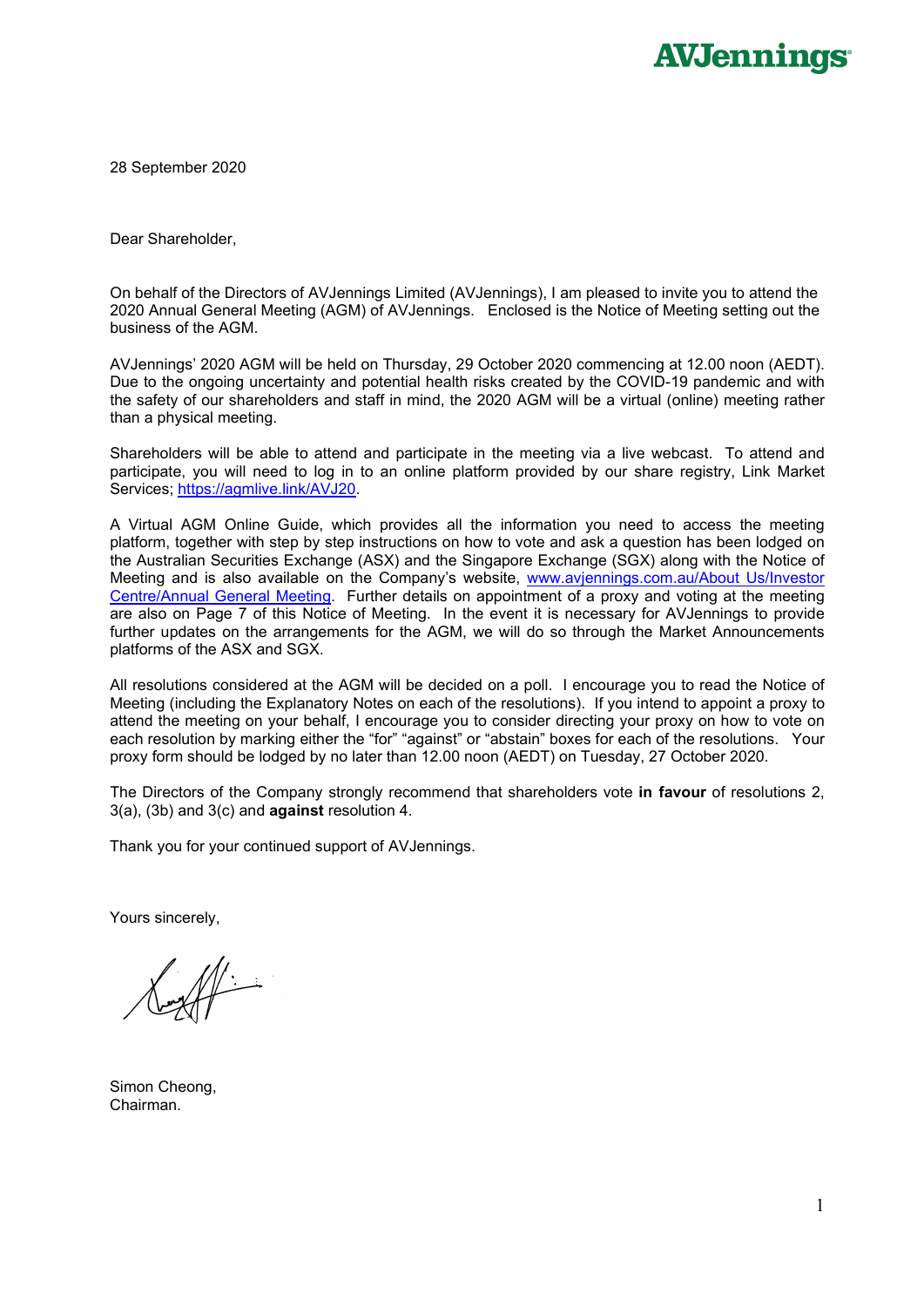### **NOTICE OF ANNUAL GENERAL MEETING**

**Notice is hereby given that the Annual General Meeting of AVJennings Limited will be held virtually via a webinar conferencing facility at 12.00 noon (AEDT) on Thursday, 29 October 2020.**

#### **AGENDA**

#### **ORDINARY BUSINESS**

#### **1. Financial Statements and Reports**

To receive and consider the Financial Report, together with the Directors' Report and Auditors' Report for the year ended 30 June 2020.

#### **2. Remuneration Report**

To consider and if thought fit, to pass the following as an ordinary resolution of the Company:

"That the Remuneration Report as set out in the Directors' Report for the year ended 30 June 2020 be adopted."

The vote on this resolution is advisory only and does not bind the Directors or the Company.

#### **3. Re-election of Directors**

To consider and if thought fit, pass each of the following as a separate ordinary resolution of the Company:

- 3(a) "That Mr Bobby Chin, a Director retiring by rotation in accordance with the Company's constitution and being eligible for re-election, be re-elected as a Director."
- 3(b) "That Mr Lai Teck Poh, a Director retiring by rotation in accordance with the Company's constitution and being eligible for re-election, be re-elected as a Director."
- 3(c) "That Mr Tan Boon Leong, a Director retiring by rotation in accordance with the Company's constitution and being eligible for re-election, be re-elected as a Director."

**4. Special meeting to be held within 90 days ("Spill Resolution")**

To consider in accordance with section 250V of the *Corporations Act 2001* (Cth), and if thought fit pass the following as a separate ordinary resolution of the Company:

"That subject to at least 25% of the eligible votes cast in respect of Item 2 (Remuneration Report) being cast against the adoption of the Remuneration Report:

- a) Another meeting of the Company's shareholders ("spill meeting") be convened within 90 days of the date of this meeting;
- b) All of the Company's Directors who are Directors when Items 1 and 2 above are considered at this AGM, with the exception of the Managing Director/CEO, cease to hold office immediately before the end of the spill meeting; and
- c) Resolutions to appoint persons to offices that will be vacated immediately before the end of the spill meeting be put to a vote at the spill meeting."

**Note:** This resolution will be put to the meeting, but will apply only **IF** the Company receives a "second strike" under the "two strikes" legislation on its Remuneration Report – that is if at least 25% of the eligible votes cast on the resolution that the Remuneration Report be adopted are against adoption of the Report (see Explanatory Notes 2, 4 and 5). If a second strike is received **and** the Spill Resolution is passed, the spill meeting will be held within 90 days of the date of this meeting.

Shareholders are referred to the Explanatory Notes accompanying and forming part of this Notice of Meeting.

By Order of the Board

Carl Thompson, Company Secretary.

28 September 2020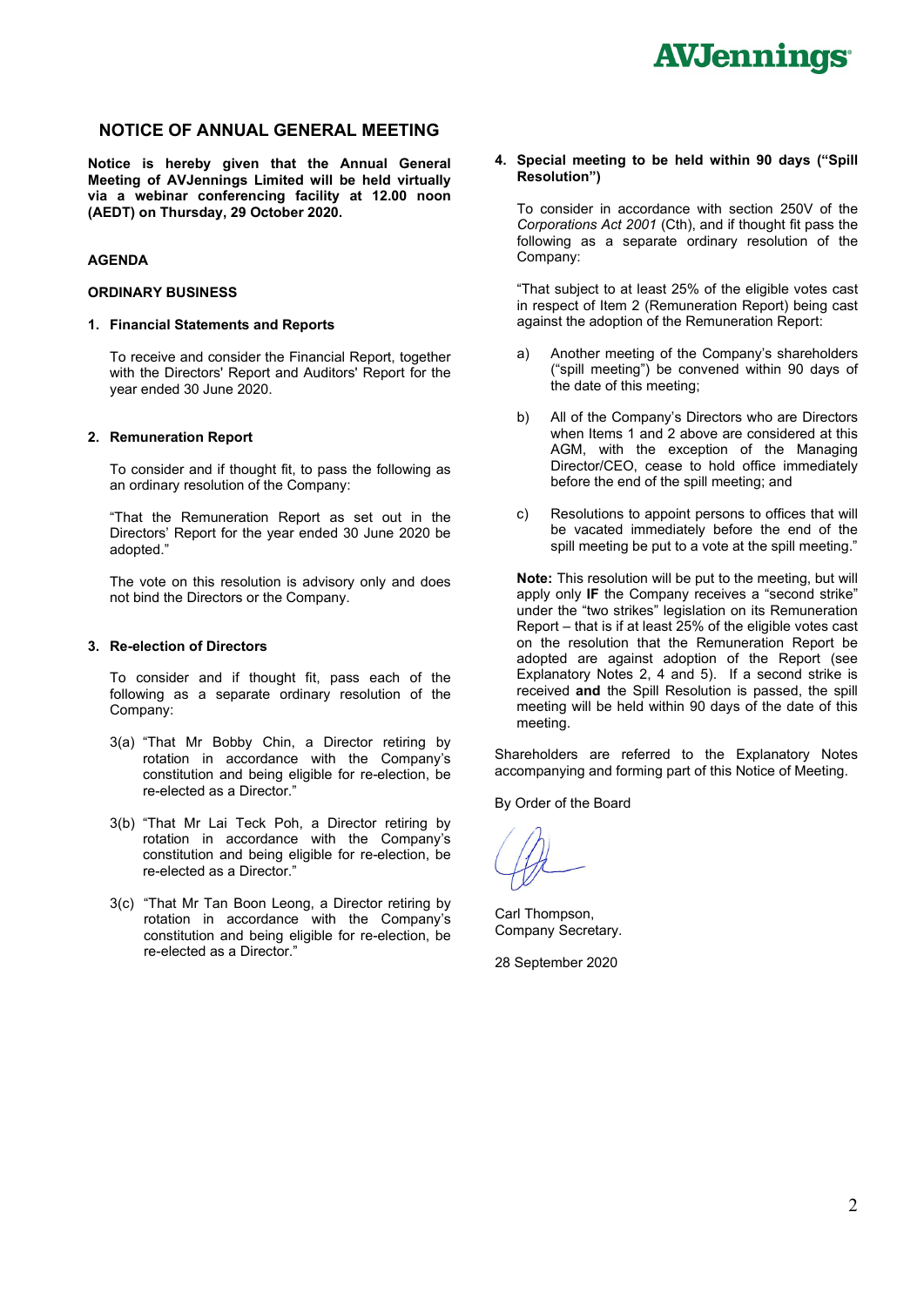### **EXPLANATORY NOTES ON RESOLUTIONS**

These Explanatory Notes are intended to provide shareholders of the Company with information on the resolutions contained in the accompanying Notice of Annual General Meeting. The Directors recommend that shareholders read these Explanatory Notes in full before making any decision in relation to the Resolutions.

### **Note 1**

#### **Financial Statements and Reports**

The Australian *Corporations Act 2001* (Cth) requires the Company to lay its Financial Report and the reports of the Directors and Auditor for the last financial year before the Annual General Meeting.

No resolution is required for this item, but shareholders will be given the opportunity to ask questions and to make comments on the reports and the management and performance of the Company.

The Company's Auditor will be present at the meeting and shareholders will be given the opportunity to ask the Auditor questions about the conduct of the audit, the preparation and content of the Auditor's Report, the accounting policies adopted by the Company and the independence of the Auditor.

#### **Note 2 Remuneration Report**

The Remuneration Report of the Company for the financial year ended 30 June 2020 is set out on pages 27 to 39 of the Company's 2020 Annual Report, which is also on the Company's website at [www.avjennings.com.au.](http://www.avjennings.com.au/)

The Remuneration Report sets out the Company's remuneration arrangements for Directors and certain executives who together constitute Key Management Personnel ("Executive KMP").

The table and following commentary set out the remuneration responses taken by the Company, Directors, Executive KMP, other senior executives and general staff in response to the impact of the COVID-19 crisis on the Company.

|                         | <b>Maximum</b>            | <b>Rights Cancelled</b> |                                |  |  |
|-------------------------|---------------------------|-------------------------|--------------------------------|--|--|
|                         | STI<br><b>Opportunity</b> | Service                 | LTI<br>Performance             |  |  |
|                         | Forgone<br>\$             | <b>Rights</b><br>Number | <b>Rights</b><br><b>Number</b> |  |  |
| <b>PK Summers</b>       | 218,397                   | 268,505                 | 403,993                        |  |  |
| CD Thompson             | 71,393                    | 61,440                  | 57,777                         |  |  |
| SC Orlandi              | 66,667                    | 53.044                  | 46,758                         |  |  |
| L Mahaffy               | 65,272                    | 56,174                  | 52,825                         |  |  |
| L Hunt                  | 44,121                    | 37,970                  | 35,706                         |  |  |
| <b>Executive KMP</b>    | 465,850                   | 477,133                 | 597,059                        |  |  |
| <b>Other Executives</b> | 272,784                   | 256,927                 | 255,635                        |  |  |
| Total                   | 738,634                   | 734,060                 | 852,694                        |  |  |

Directors, Executive KMP, other senior executives and general staff agreed to a number of changes to remuneration arrangements in response to the COVID-19 crisis. The measures are outlined below:

- Non-Executive Directors agreed to a 20% reduction in fees for the period 1 May – 31 July 2020;
- SC Global agreed to a 20% reduction in consultancy fees for the period 1 May to 31 July 2020;
- Executive KMP and other senior executives agreed to forego any STI payments in respect of FY20;
- Executive KMP and other senior executives agreed to cancel all Retention Rights due to vest in 2020;
- Executive KMP and other senior executives agreed to cancel all LTI Rights due to be tested for vesting in 2020; and
- All office-based staff (including Executive KMP) agreed to take one day of annual leave per week for the period 1 May to 31 July 2020 thereby reducing the Company's leave liabilities.

The cancelled STI arrangements saved the Company the cost of those payments – maximum opportunity being \$738,634.

The cancelled Retention Rights were due to vest in early July 2020, subject to the executives being employed by the Company at 30 June 2020. All relevant executives including all Executive KMP remained employed at that date and so all the Retention Rights would have vested, but for their cancellation in late June.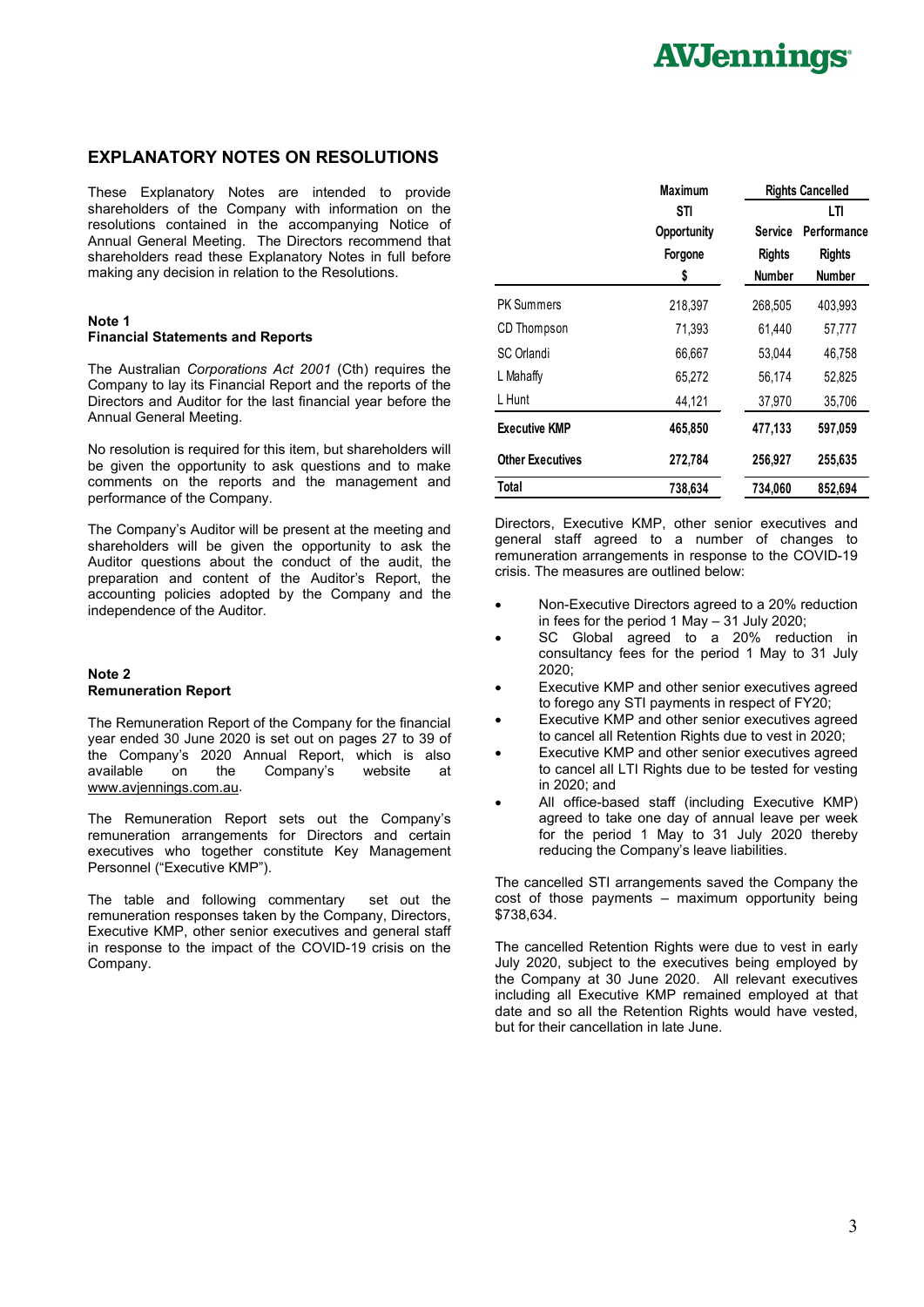Cancellation of the Retention Rights saved the Company the cost of acquiring shares on market to meet vesting obligations. The share price at the time when those shares would have been acquired (early July) being the Volume Weighted Average Price for the first 5 trading days of July was \$0.4753. If shares had been acquired at around that price for Executive KMP and all other participating executives, the Company would have acquired 734,060 shares at a cost of \$348,898 plus brokerage in acquiring those shares. That is a real cash saving to the Company.

The Performance Rights were due to have the performance conditions tested to determine vesting in<br>September 2020. The Performance Rights were The Performance Rights were cancelled in late June and therefore no testing will take place in September 2020. It is not possible to determine what percentage if any, of the Performance rights might have vested. In any event, executives including Executive KMP agreed to cancellation of the Performance Rights and so saved the Company the cost of acquiring shares on market to meet any vesting obligation which may have arisen.

In addition, all employees (other than site and sales staff) including Executive KMP agreed to leave management arrangements, in particular a 4 day week from 1 May until 31 July 2020. Other leave arrangements have been put in place from 1 August 2020.

The following comments in respect of this resolution should also be noted:

- a) The vote on this resolution is advisory only and does not bind the Directors or the Company. However under the "two strikes" legislation which came into effect on 1 July 2011, a "first strike" is triggered if at least 25% of the eligible votes cast at the Annual General Meeting are against adoption of the Remuneration Report. If, in the following year, at least 25% of the eligible votes cast are again against adoption, a "second strike" will be triggered and the Company is required to put to shareholders a "spill" resolution. If the "spill" resolution is passed, the Company must within 90 days hold an additional meeting (a spill meeting) under which all Directors (except the Managing Director/CEO) are deemed to vacate office as a Director of the Company and persons including those Directors may be appointed to the Board of the Company.
- b) At the Company's 2019 AGM, 38.9% of eligible votes cast were against the Remuneration Report. This meant that the Company recorded a first strike on the Report. The nature of the Company's share register means that shareholders holding a significant number of shares are excluded from casting votes on this resolution by reason of being Key Management Personnel or closely related parties (see Explanatory Note 5). Consequently, a relatively small number of votes is all that is necessary in order for 25% of the eligible votes cast to be against the resolution.
- c) The vote against the Remuneration Report at the 2019 AGM represented 6.2% of the Company's total shares. Of that 6.2%, approximately one-half represented one particular shareholder. That shareholder has voted against the Remuneration Report at previous AGMs. As a consequence, the Company has, on a number of occasions, reached out to the shareholder to ascertain whether there were any specific concerns in relation to the Company's remuneration arrangements. However, there has been no specific response provided. The Company did not receive any specific feedback at the 2019 AGM on its remuneration arrangements.
- d) The Company became aware of separate commentary on the FY19 Remuneration Report from proxy advisers. This feedback indicated specific concerns in relation to the Return On Equity Component of the LTI Plan. As a consequence, the Company has dropped this measure and replaced it with a more widely used Total Shareholder Return measure. There was also some confusion over the classification of the Retention Component as part of the LTI Plan. The Retention Rights are not part of the separate LTI Performance Rights plan and this has been clarified in the Annual Report. The Company will continue to consult with shareholders and their representatives to ensure its remuneration practices balance the need to meet the objectives of the remuneration practices and the need to be consistent with prevailing community standards.
- e) As a consequence of the "first strike" being recorded against the Company's Remuneration Report at the 2019 AGM, the Company is required to put to the shareholders at this AGM a resolution ("spill resolution") proposing the calling of an extraordinary general meeting to consider the appointment of Directors of the Company. A spill resolution has been included on the Agenda (see item 4 of the Agenda).

Section 250R of the *Corporations Act 2001* (Cth) requires a publicly listed company to put a resolution to shareholders to adopt the Company's Remuneration Report. The Chair of the meeting will allow a reasonable opportunity for shareholders to ask questions about, or make comments on, the Remuneration Report prior to voting on the resolution relating to Item 2.

The Directors of the Company strongly recommend that shareholders vote *in favour* of the resolution relating to item 2, to adopt the Remuneration Report.

Subject to the voting exclusion statement relating to this resolution as set out in Explanatory Note 5, the Chair of the meeting intends to vote undirected proxies in favour of this resolution.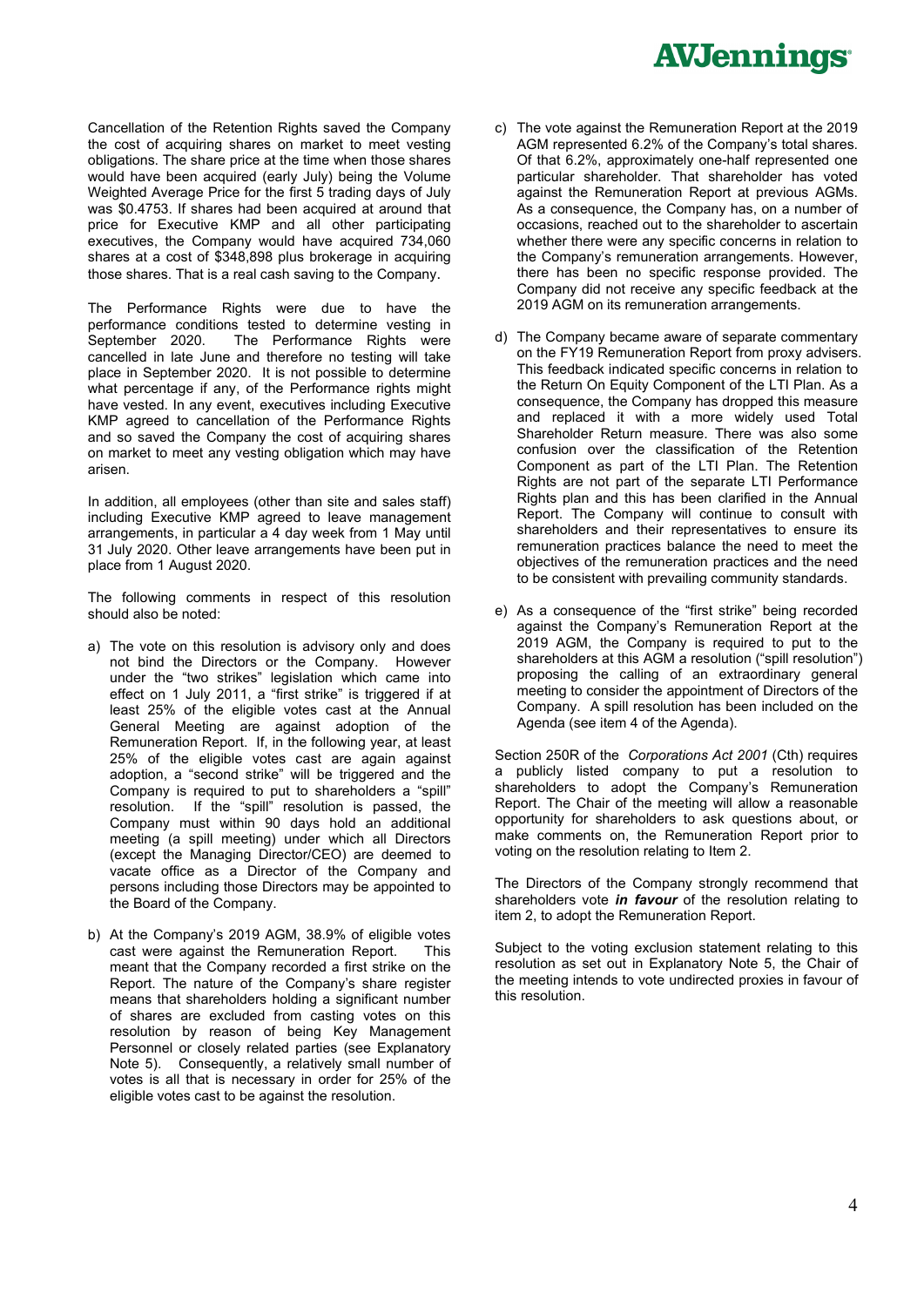#### **Note 3 Re-Election of Directors**

Three Directors, Messrs Bobby Chin, Lai Teck Poh and Tan Boon Leong retire by rotation at this Annual General Meeting and seek re-election. A profile of each Director follows.

#### **Mr Bobby Chin** *CA (ICAEW) B.Acc. Independent Non Executive Director*

Mr Chin has been a Director of the Company since 18 October 2005. He is Chairman of the Audit Committee and a member of the Nominations Committee.

Mr Chin is currently the Chairman of NTUC Fairprice Cooperative Ltd, NTUC Fairprice Foundation Ltd and the Housing & Development Board. He is the Deputy Chairman of NTUC Enterprise Co-operative Ltd and a Director of Singapore Labour Foundation. He also serves as Chairman of the Singapore Corporate Governance Advisory Committee. Mr Chin served 31 years with KPMG Singapore and was its Managing Partner from 1992 until September 2005. He is an Associate Member of the Institute of Chartered Accountants in England and Wales. Mr Chin resides in Singapore.

Mr Chin has made significant contributions to the Board and the Company during his years of service as a Director. With his extensive business and financial experience. Mr Chin adds considerable value and leadership to the Committees on which he serves, particularly to the Audit Committee, of which he is Chairman.

The other members of the Board unanimously support the re-election of Mr Chin and recommend that shareholders<br>vote *in favour* of this resolution. The Chair of the vote *in favour* of this resolution. meeting intends to vote undirected proxies in favour of this resolution.

#### **Mr Lai Teck Poh** *BA Hons. (Economics) Independent Non-Executive Director*

Mr Lai has been a Director of the Company since 18 November 2011. He is Chairman of the Remuneration Committee and a member of the Audit Committee and Investments Committee.

Mr Lai has been a career banker since the late 1960s. He joined Citibank Singapore in April 1968, rising through the ranks to become Vice President and Head of the Corporate Banking Division. During his time with Citibank, Mr Lai undertook international assignments with Citibank in Jakarta, New York and London. His last position with Citigroup was as Managing Director of Citicorp Investment Banking Singapore Ltd (Corporate Finance and Capital Market Activities) from 1986 to 1987.

Mr Lai joined Oversea-Chinese Banking Corporation (OCBC) in January 1988 as Executive Vice President and Division Head of Corporate Banking. He moved on to various other senior management positions in OCBC, such as Head of Information Technology and Central Operations and Risk Management. He was head of Group Audit prior to retiring in April 2010. Mr Lai resides in Singapore.

Mr Lai has been a valuable member of the Board and the Directors consider his skills and experience, particularly his significant financial experience, to be a valuable addition to the Board's existing skills and experience.

The other members of the Board unanimously support the re-election of Mr Lai and recommend that shareholders vote *in favour* of this resolution. The Chair of the meeting intends to vote undirected proxies in favour of this resolution.

**Mr Tan Boon Leong** *DipUrbVal (Auck University, NZ) Non-Executive Director*

Mr Tan has been a Director of the Company since 9 June 2017. He is a member of the Investments Committee.

Mr Tan has over 36 years' experience in real estate investment and asset management. He is a non-executive Director of SC Global Developments Pte Ltd., the Company's major shareholder.

Mr Tan last held the position of Group Chief Operating Officer cum Chief Executive Officer (Singapore Investments) in Mapletree Investments Pte Ltd, a real estate company wholly-owned by Temasek Holdings<br>(Private) Limited. Prior to his career in his career in Mapletree Investments, Mr Tan served in Temasek Holdings (Private) Limited from 1995 to 2003 and held the position of Managing Director (Strategic Investments). His portfolio included Temasek Holdings' investments in real estate in Asia and Australia. His eight-year career in Temasek Holdings included stints in venture capital investments in the IT sector, infrastructure investments in the energy and transportation sectors, and investments in financial services.

Mr Tan had also served in the Inland Revenue Authority of Singapore (IRAS) from 1975 to 1995 where he last held the position of Tax Director in the Superscale grade. Mr Tan resides in Singapore.

Mr Tan has been a valuable member of the Board and has made significant and constructive contributions to the Board during his years of service as a Director. His extensive experience in finance and property are a valuable addition to the Board's existing skills and experience.

The other members of the Board unanimously support the re-election of Mr Tan and recommend that shareholders vote *in favour* of this resolution. The Chair of the meeting intends to vote undirected proxies in favour of this resolution.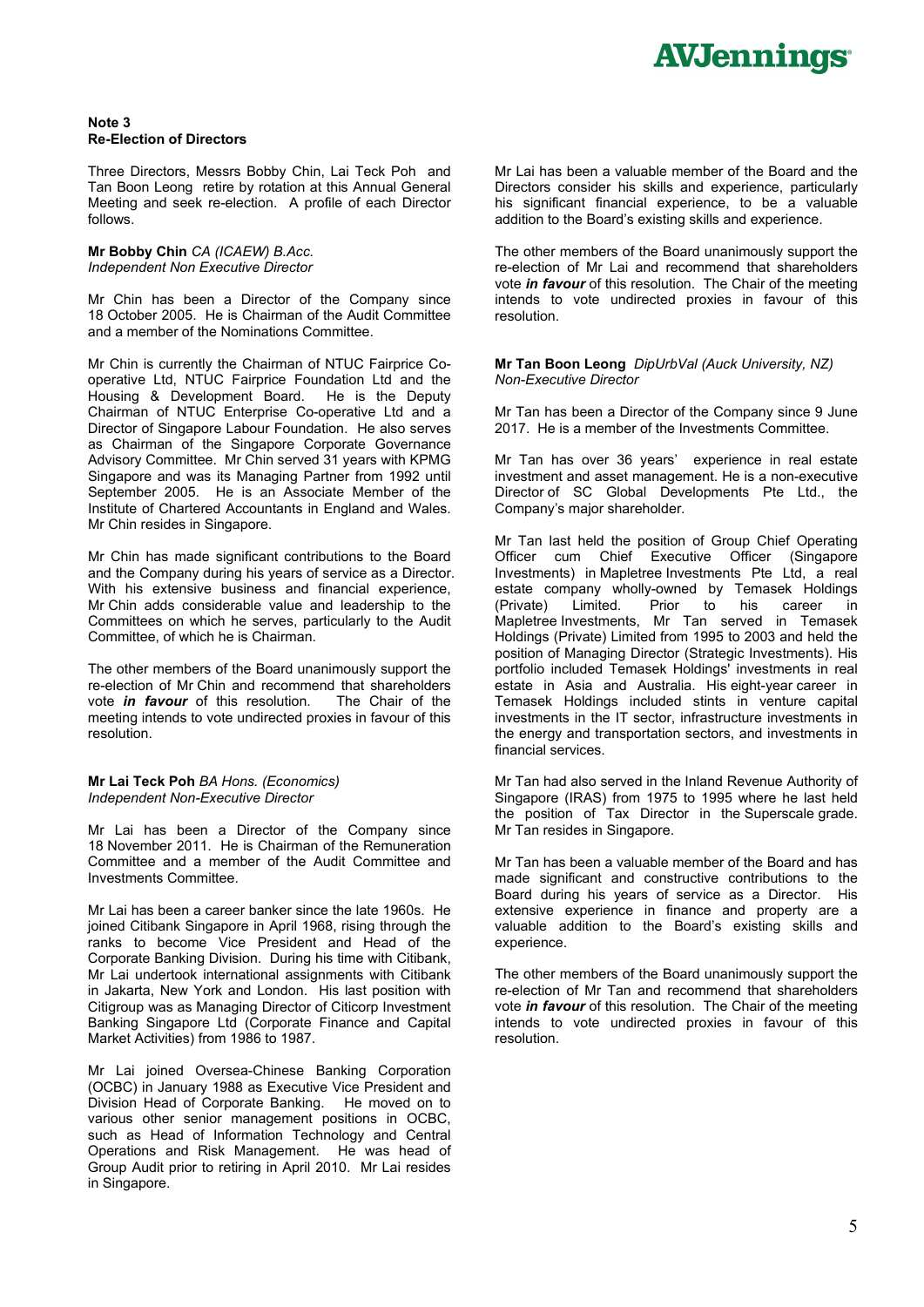**Note 4 Spill Resolution**

#### **This resolution will be put to the meeting but will apply only IF the Company receives a "second strike" on its Remuneration Report as detailed in Explanatory Note 2.**

Subject to the voting exclusion statement relating to this resolution as set out in Explanatory Note 5, if more than 50% of the eligible shareholders vote in favour of the spill resolution, the Company must convene an extraordinary general meeting ("spill meeting") within 90 days of the 2020 AGM. All of the Directors of the Company (except the Managing Director/CEO) who were in office when the 2020 Directors' Report was approved will cease to hold office immediately before the end of the spill meeting, but may stand for re-election at the spill meeting. Following the spill meeting, those persons whose election or reelection as Directors is approved will be the Directors of the Company.

**Shareholders should be aware, however, that convening a spill meeting will result in the Company incurring material additional expense in conducting a meeting as well as disruption and distraction to senior management's focus on core business operations** during these uncertain times. **holders should note that there are no voting exclusions applicable to resolutions appointing directors at the spill meeting. This would mean that there is no barrier to existing major shareholders of the Company exercising their voting rights to reappoint the existing Directors of the Company without any changes to the composition of the Board.**

The Directors of the Company strongly recommend that shareholders vote *against* the spill resolution. The Chair of the meeting intends to vote undirected proxies against this resolution.

#### **Note 5 Voting Exclusion Statement**

A vote on items 2 and 4 must not be cast (in any capacity) by, or on behalf of, the following:

- A Member of the Key Management Personnel (KMP) (being the Directors and the other Executive KMP as disclosed in the Remuneration Report); and
- Closely related parties of such a KMP (such as close family members and any companies the KMP controls).

However, a person described above may cast a vote on items 2 and 4 as a proxy if the vote is not cast on behalf of a person described above and either:

The proxy appointment is in writing that specifies the way the proxy is to vote (e.g. for, against, abstain) on the resolution; or

- The vote is cast by the Chairman of the meeting and the appointment of the Chairman as proxy:
	- (a) Does not specify the way the proxy is to vote on the resolutions; and
	- (b) Expressly authorises the Chairman to exercise the proxy even if the resolution is connected directly or indirectly with the remuneration of a member of the KMP, which includes the Chairman.

"Key Management Personnel" and "closely related parties" have the same meaning as set out in the *Corporations Act 2001* (Cth).

The Chairman of the meeting intends to vote all available proxies in favour of all items of business except item 4, where he will be voting against.

Any directed proxies that are not voted on a poll at the meeting will automatically default to the Chairman of the meeting, who is required to vote proxies as directed.

The Company will disregard any votes cast on items 2 and 4 of the Agenda by a KMP or closely related party, which have not been cast in accordance with this Voting Exclusion Statement.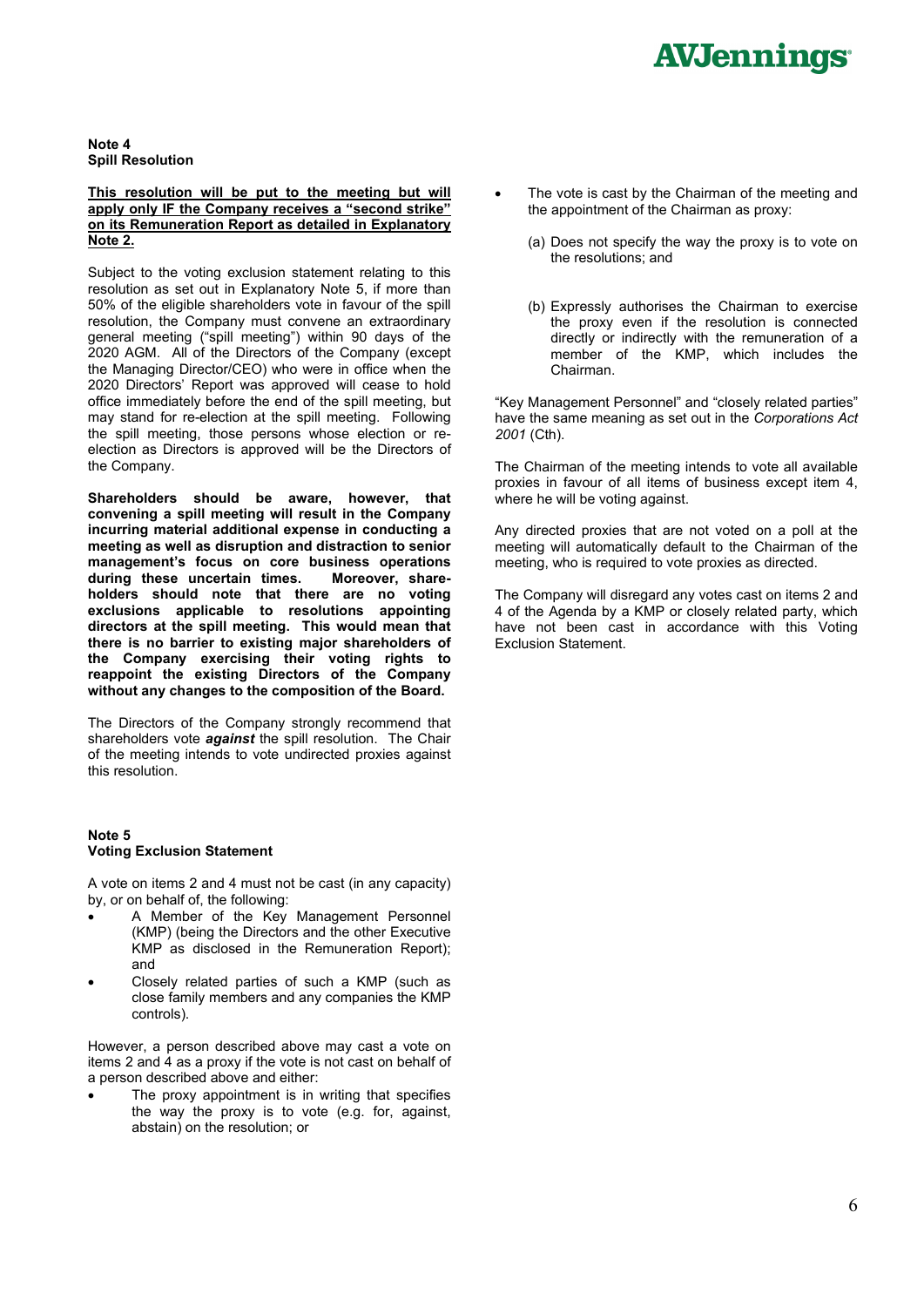The following information forms part of this Notice of Meeting.

#### **1. Specified Time for Determining Voting Entitlements:**

For the purposes of the meeting, the Board has determined that shares will be taken to be held by the person who is the registered holder of the shares as at 7.00pm (AEDT) on Tuesday, 27 October 2020. Transactions registered after that time will be disregarded in determining entitlements to attend and vote at the meeting.

#### **2. Voting Methods**

#### *How to vote prior to the Meeting*

Shareholders may appoint a proxy online at [www.linkmarketservices.com.au](http://www.linkmarketservices.com.au/) or by submitting a paper proxy form to the share registry. Please note that your votes need to be received by no later than 12.00 noon (AEDT) on Tuesday, 27 October 2020.

 $\geq$  To log in, you will need your holder identifier (SRN or HIN) and postcode.

Even if you plan to attend the virtual Meeting, you are still encouraged to submit a directed proxy in advance of the AGM so that your votes can still be counted if for any reason you cannot attend (for example, if there is an issue with your internet connection on the day).

#### *How to be present virtually and vote at the Meetings*

Shareholders will have the opportunity to be present virtually via a live webcast and will be able to vote electronically via an online platform (including lodging a vote in real time and asking questions online).

You can access the platform at: **[https://agmlive.link/AVJ20.](https://agmlive.link/AVJ20)**

 $\geq$  To log in, you will need your holder identifier (SRN or HIN) and postcode.

Voting will be available between the registration opening for the Meeting (11.30am on Thursday, 29 October 2020) and the closure of voting as announced by the Chair during the Meeting.

The online platform will provide a reasonable opportunity for Shareholders to participate in the Meeting, and the Meeting will operate on the basis that such participation will constitute Shareholders being present at the Meeting for all purposes.

Voting on all resolutions will occur by way of poll, and the online platform will enable Shareholders to lodge a vote in real time.

#### **3. Questions**

Shareholders are encouraged to submit questions ahead of the AGM to the Company (or the Company's Auditor), as there may not be sufficient time to respond to all questions raised during the Meeting.

Questions may be submitted online at [www.linkmarketservices.com.au](http://www.linkmarketservices.com.au/) by logging into your holding, selecting voting and then 'ask a question'. Questions should be submitted by no later than 12:00 noon (AEDT) on Tuesday, 20 October 2020.

The Company will endeavour to address as many of the more frequently raised relevant questions as possible, during the course of the Meeting. However, there may not be sufficient time available to address all of the questions raised. Please note that individual responses will not be sent to Shareholders.

#### **4. Voting by Proxy**

Please note that a Shareholder entitled to attend and vote at the Meeting is entitled to appoint a proxy. The proxy may be an individual or a body corporate. A proxy need not be a Shareholder of the Company.

A Shareholder who is entitled to cast 2 or more votes may appoint 2 proxies and may specify the proportion or number of votes each proxy is appointed to exercise. If a Shareholder appoints 2 proxies and the appointment does not specify the proportion or number of the Shareholder's votes each proxy may exercise, each proxy may exercise half of the votes (disregarding fractions).

For an appointment of a proxy to be effective, the form appointing the proxy and, if the form is signed by the appointor's attorney, the authority under which the form is signed (or a certified copy of the authority) must be received at the following address or by facsimile or electronic means at least 48 hours prior to the Meeting at which the proxy intends to vote:

| By Mail: |                     |  | Locked Bag A14, Sydney South |  |
|----------|---------------------|--|------------------------------|--|
|          | NSW 1235, Australia |  |                              |  |

| Online: | www.linkmarketservices.com.au |
|---------|-------------------------------|
|---------|-------------------------------|

By facsimile: +61 2 9287 0309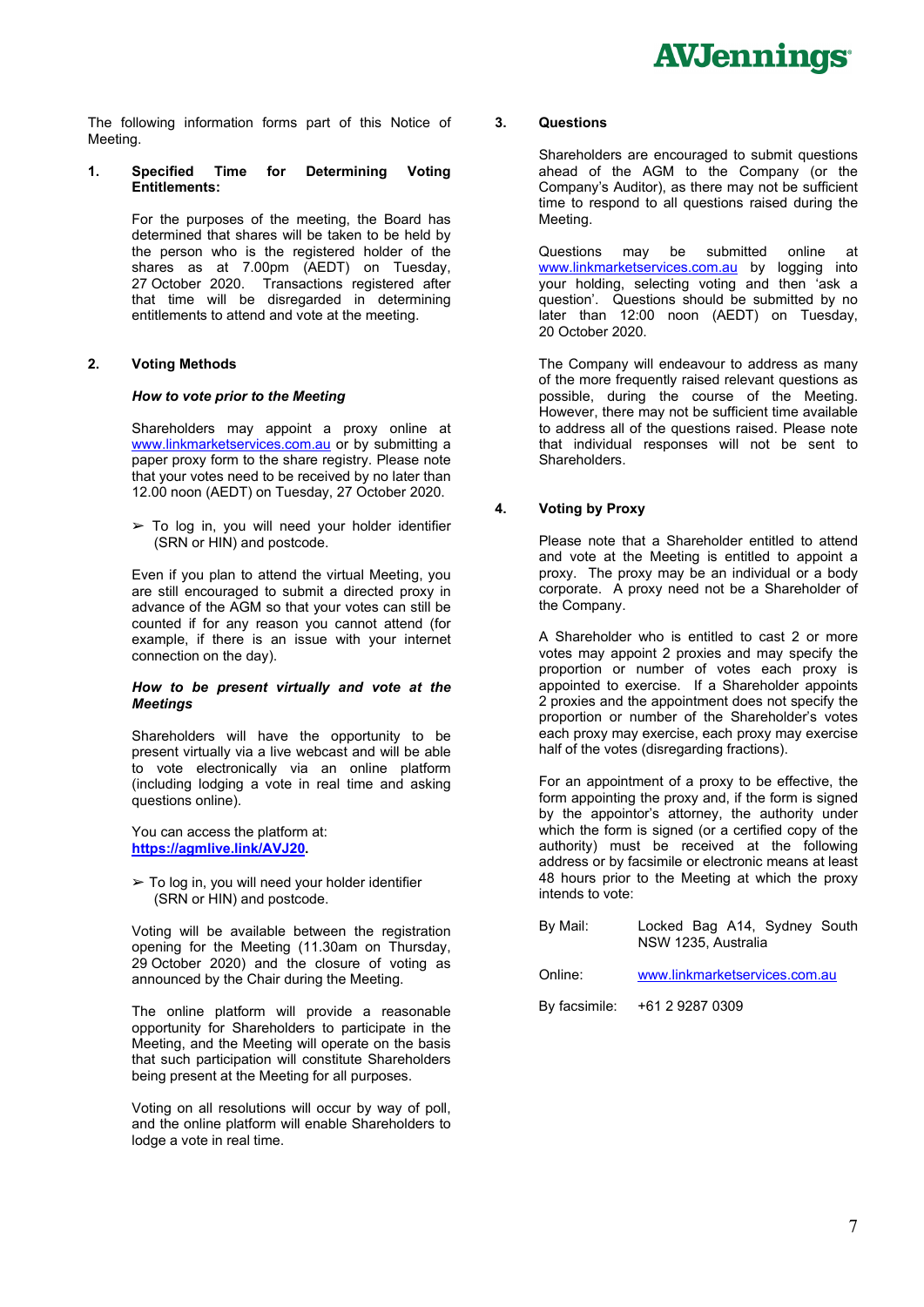#### **5. Corporate Representatives**

A Corporation may elect to appoint an individual to act as its representative in accordance with section 250D of the *Corporations Act 2001* (Cth) in which case the Company will require a Certificate of Appointment of Corporate Representative executed in accordance with the *Corporations Act 2001* (Cth). The certificate must be lodged with the Company or the Company's share registrar, Link Market Services Limited at least 48 hours prior to the Meeting.

#### **6. Technical Difficulties**

Technical difficulties may arise during the course of the Meeting. Where the Chairman considers it appropriate, he may continue to hold the Meeting and transact business, including conducting a poll and voting in accordance with valid proxy instructions. For this reason, Shareholders are encouraged to lodge a directed proxy by 12.00 noon (AEDT) on Tuesday, 27 October 2020 even if they plan to attend online.

#### 7. **Chairman's Voting Intention**

The Chairman intends to exercise all available proxies *in favour* of Resolutions 2, 3(a), 3(b) and 3(c) and *against* Resolution 4, unless a Shareholder has expressly indicated a different voting intention. If the Chairman is appointed as your proxy and you have not specified the way the Chairman is to vote on a Resolution, by signing and returning the proxy form you are considered to have provided the Chairman with an express authorisation to vote the proxy in accordance with the Chairman's intentions, as above.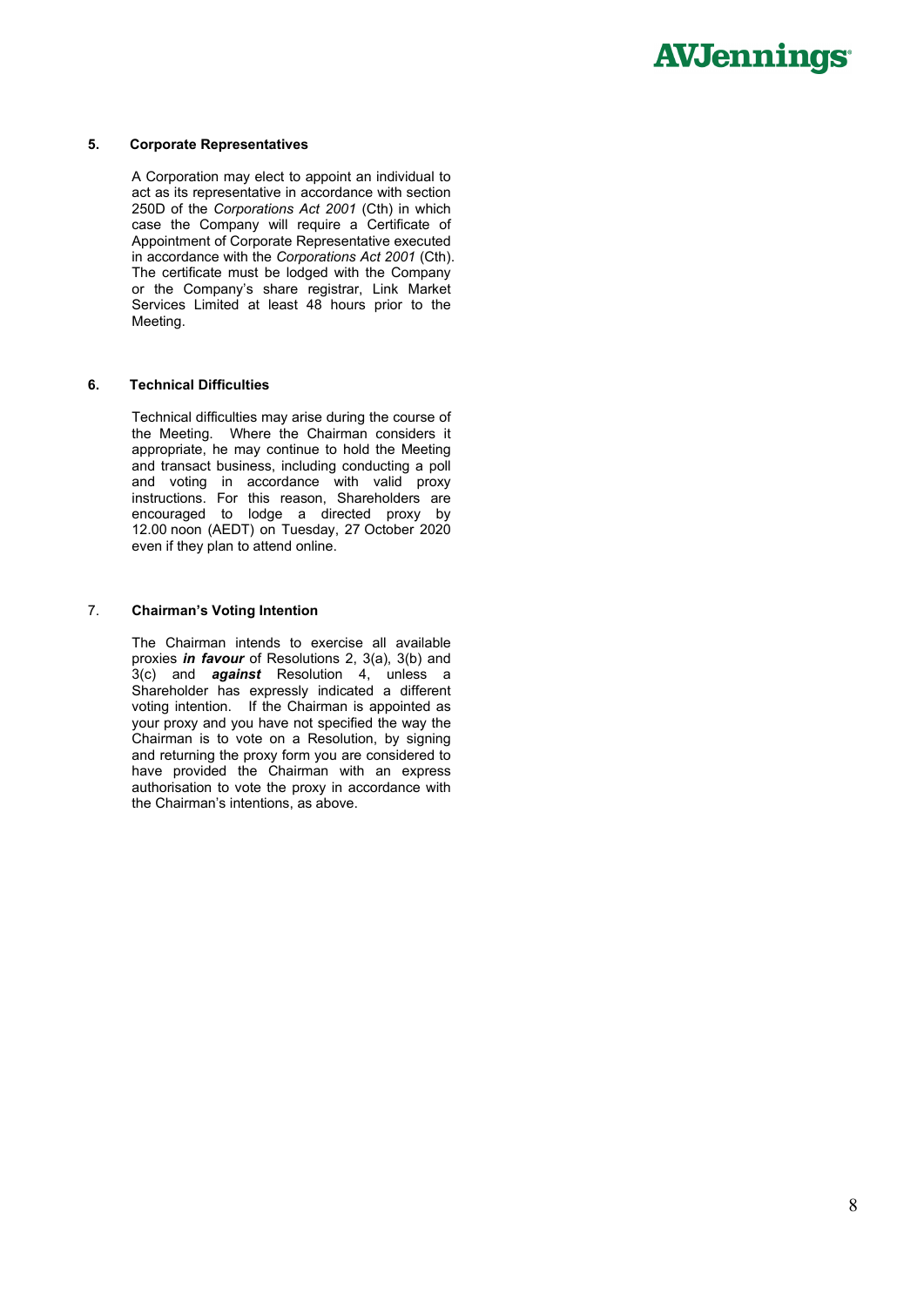

ABN 44 004 327 771

|                | <b>LODGE YOUR VOTE</b>                                                                                                                              |                            |
|----------------|-----------------------------------------------------------------------------------------------------------------------------------------------------|----------------------------|
| <b>Process</b> | ONLINE<br>www.linkmarketservices.com.au                                                                                                             |                            |
|                | <b>BY MAIL</b><br><b>AVJennings Limited</b><br>C/- Link Market Services Limited<br>Locked Bag A14<br>Sydney South NSW 1235 Australia                |                            |
|                | <b>BY FAX</b><br>+61 2 9287 0309                                                                                                                    |                            |
| Ť              | <b>BY HAND</b><br><b>Link Market Services Limited</b><br>1A Homebush Bay Drive, Rhodes NSW 2138; or<br>Level 12, 680 George Street, Sydney NSW 2000 |                            |
|                | <b>ALL ENQUIRIES TO</b><br>Telephone: 1300 554 474                                                                                                  | Overseas: +61 1300 554 474 |
|                |                                                                                                                                                     |                            |



**X99999999999**

Name

Email

## PROXY FORM

I/We being a member(s) of AVJennings Limited (the **Company**) and entitled to attend and vote hereby appoint:

| <b>APPOINT A PROXY</b> |  |  |  |
|------------------------|--|--|--|
|                        |  |  |  |

the Chairman of the Meeting (mark box)

OR if you are NOT appointing the Chairman of the Meeting as your proxy, please write the name and email of the person or body corporate you are appointing as your proxy

or failing the person or body corporate named, or if no person or body corporate is named, the Chairman of the Meeting, as my/our proxy to act on my/our behalf (including to vote in accordance with the following directions behalf (including to vote in accordance with the following directions or, if no directions have been given and to the extent permitted by the law, as the proxy sees fit) at the Annual General Meeting of the Company to be held at 12:00 noon (AEDT) on Thursday, 29 October 2020 (the Meeting) and at any postponement or adjournment of the Meeting.

The meeting will be conducted as a virtual meeting and you can participate by logging in: Online at http://agmlive.link/AVJ20 (refer to details in the Virtual General Meeting Online Guide and Notice of Meeting).

**Important for Resolution 2:** If the Chairman of the Meeting is your proxy, either by appointment or by default, and you have not indicated your voting intention<br>below, you expressly authorise the Chairman of the Meeting t or indirectly with the remuneration of a member of the Company's Key Management Personnel (KMP).

The Chairman of the Meeting intends to vote all available proxies in favour of all items of business except Resolution 4, where he will be voting against.

## VOTING DIRECTIONS

STEP 3

STEP 2

Proxies will only be valid and accepted by the Company if they are signed and received no later than 48 hours before the Meeting. Please read the voting instructions overleaf before marking any boxes with an  $\boxtimes$ 

| <b>Resolutions</b>                                          | Against Abstain*<br><b>For</b>                                                                                                                            | Against Abstain*<br><b>For</b>   |
|-------------------------------------------------------------|-----------------------------------------------------------------------------------------------------------------------------------------------------------|----------------------------------|
| <b>Adoption of Remuneration Report</b>                      | <b>Spill Resolution</b><br>4                                                                                                                              |                                  |
| <b>3a</b> Re-election of Mr Bobby Chin<br>as a Director     |                                                                                                                                                           |                                  |
| <b>3b</b> Re-election of Mr Lai Teck Poh<br>as a Director   |                                                                                                                                                           |                                  |
| <b>3c</b> Re-election of Mr Tan Boon Leong<br>as a Director |                                                                                                                                                           |                                  |
| in computing the required majority on a poll.               | * If you mark the Abstain box for a particular Item, you are directing your proxy not to vote on your behalf on a poll and your votes will not be counted |                                  |
|                                                             | SIGNATURE OF SHAREHOLDERS - THIS MUST BE COMPLETED                                                                                                        |                                  |
| Shareholder 1 (Individual)                                  | Joint Shareholder 2 (Individual)                                                                                                                          | Joint Shareholder 3 (Individual) |
|                                                             |                                                                                                                                                           |                                  |
| Sole Director and Sole Company Secretary                    | Director/Company Secretary (Delete one)<br><b>Director</b>                                                                                                |                                  |
|                                                             | This form should be sianed by the shareholder. If a ioint holding, either shareholder may sign. If signed by the shareholder's attorney, the              |                                  |

This form should be signed by the shareholder. If a joint holding, either shareholder may sign. If signed by the shareholder's attorney, the power of attorney must have been previously noted by the registry or a certified copy attached to this form. If executed by a company, the form must be executed in accordance with the company's constitution and the *Corporations Act 2001* (Cth).

**AVJ PRX2001N**

FAVO PRINCIPAL PROVINCI PRINCIPAL PRINCIPAL PRINCIPAL PRINCIPAL PRINCIPAL PRINCIPAL PRINCIPAL PRINCIPAL PRINCIPAL PRINCIPAL PRINCIPAL PRINCIPAL PRINCIPAL PRINCIPAL PRINCIPAL PRINCIPAL PRINCIPAL PRINCIPAL PRINCIPAL PRINCIPA

THE PERSON ASSESSED AND THE RESIDENCE OF A SERIES OF A SERIES OF A SERIES OF A SERIES OF A SERIES OF A SERIES